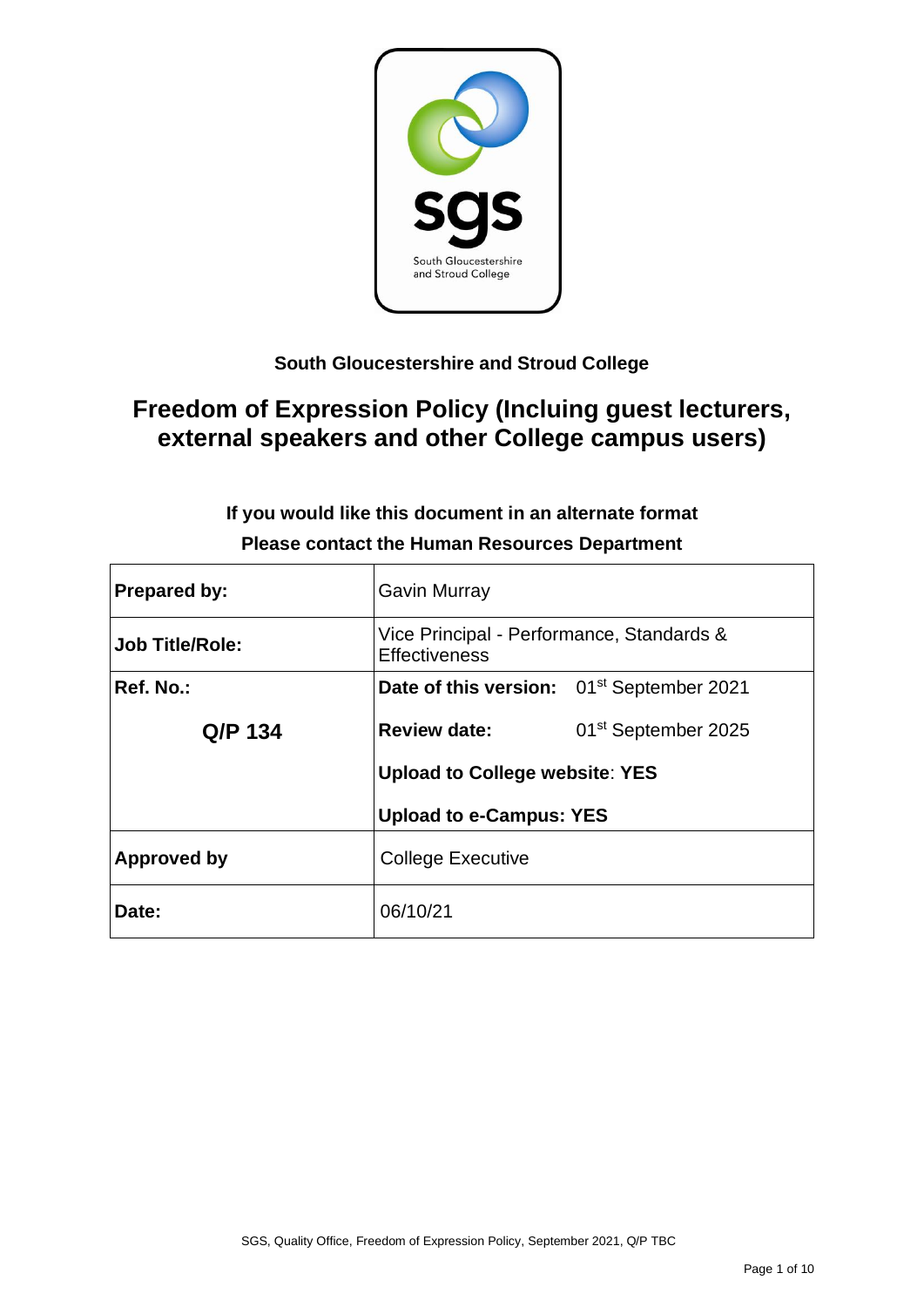

| Completed by:                                                                                                                                                                  |                                                                                 |                                                                                                                               |                 |                                       |             |                 |
|--------------------------------------------------------------------------------------------------------------------------------------------------------------------------------|---------------------------------------------------------------------------------|-------------------------------------------------------------------------------------------------------------------------------|-----------------|---------------------------------------|-------------|-----------------|
| Gavin Murray                                                                                                                                                                   | 01/09/2021<br>Vice Principal - Performance, Standards & Effectiveness           |                                                                                                                               |                 |                                       |             |                 |
|                                                                                                                                                                                | I have read the guidance document: Completing a Policy Impact Assessment?       |                                                                                                                               |                 |                                       |             |                 |
| If this policy has been up-dated, please tick to confirm that the initial impact screening has                                                                                 |                                                                                 |                                                                                                                               |                 |                                       |             |                 |
| also been reviewed:                                                                                                                                                            |                                                                                 |                                                                                                                               |                 |                                       |             | ✓               |
|                                                                                                                                                                                |                                                                                 | EQUALITY AND DIVERSITY IMPACT ASSESSMENT                                                                                      |                 |                                       |             |                 |
| Characteristic                                                                                                                                                                 | This policy seeks to:                                                           |                                                                                                                               |                 |                                       |             |                 |
| Age                                                                                                                                                                            | No appreciable impact                                                           |                                                                                                                               |                 |                                       |             |                 |
| Disability                                                                                                                                                                     |                                                                                 | Use available resources to identify and address any issues of inequality as a result                                          |                 |                                       |             |                 |
|                                                                                                                                                                                |                                                                                 | of disability. Supporting learners both academically and pastorally in order that                                             |                 |                                       |             |                 |
|                                                                                                                                                                                | they should be successful.                                                      |                                                                                                                               |                 |                                       |             |                 |
| <b>Faith or Belief</b>                                                                                                                                                         |                                                                                 | Support all staff and learners seeking to observe any recognised mainstream faith                                             |                 |                                       |             |                 |
|                                                                                                                                                                                | or belief                                                                       |                                                                                                                               |                 |                                       |             |                 |
| Gender                                                                                                                                                                         |                                                                                 | Promote the inclusion of learners into non-traditional areas of study and work                                                |                 |                                       |             |                 |
|                                                                                                                                                                                |                                                                                 | towards minimising gender stereotyping                                                                                        |                 |                                       |             |                 |
| Race or Ethnicity                                                                                                                                                              |                                                                                 | Ensure that staff and learners are equipped to recognise racial and ethnic diversity                                          |                 |                                       |             |                 |
|                                                                                                                                                                                |                                                                                 | and to challenge racial and ethnic discrimination                                                                             |                 |                                       |             |                 |
| Orientation                                                                                                                                                                    |                                                                                 | Treat the College's LGBTQQIAAP community with equal dignity and fairness                                                      |                 |                                       |             |                 |
| Gender reassignment                                                                                                                                                            |                                                                                 | Oppose sexism and be committed to taking positive action to identify and remove                                               |                 |                                       |             |                 |
|                                                                                                                                                                                | sexism from College life                                                        |                                                                                                                               |                 |                                       |             |                 |
| Economic                                                                                                                                                                       | No appreciable impact                                                           |                                                                                                                               |                 |                                       |             |                 |
| disadvantage                                                                                                                                                                   |                                                                                 |                                                                                                                               |                 |                                       |             |                 |
| Rural isolation                                                                                                                                                                | No appreciable impact                                                           |                                                                                                                               |                 |                                       |             |                 |
|                                                                                                                                                                                | No appreciable impact                                                           |                                                                                                                               |                 |                                       |             |                 |
| Marriage                                                                                                                                                                       |                                                                                 |                                                                                                                               |                 |                                       |             |                 |
| Pregnancy &                                                                                                                                                                    | No appreciable impact                                                           |                                                                                                                               |                 |                                       |             |                 |
| maternity                                                                                                                                                                      |                                                                                 |                                                                                                                               |                 |                                       |             |                 |
| Carers & care leavers                                                                                                                                                          |                                                                                 | Use available resources to identify and address any issues of inequality as a result                                          |                 |                                       |             |                 |
|                                                                                                                                                                                |                                                                                 | of being in care or a care leaver. Supporting learners both academically and                                                  |                 |                                       |             |                 |
|                                                                                                                                                                                |                                                                                 | pastorally in order to be successful.<br>Use available resources to identify and address any issues of inequality as a result |                 |                                       |             |                 |
| Vulnerable persons                                                                                                                                                             |                                                                                 |                                                                                                                               |                 |                                       |             |                 |
|                                                                                                                                                                                | in order to be successful.                                                      | of being a vulnerable person. Supporting learners both academically and pastorally                                            |                 |                                       |             |                 |
| Please identify any sections of the policy that specifically seek to maximise opportunities to                                                                                 |                                                                                 |                                                                                                                               |                 |                                       |             | Sections: 3, 4, |
| improve diversity within any of the Academy Trust's stakeholder groups:                                                                                                        |                                                                                 |                                                                                                                               |                 |                                       |             |                 |
|                                                                                                                                                                                |                                                                                 |                                                                                                                               |                 |                                       | $5$ and $8$ |                 |
| Is there any possibility that this policy                                                                                                                                      |                                                                                 |                                                                                                                               |                 | If you have ticked yes (red), which   |             |                 |
| could operate in a discriminatory way?                                                                                                                                         |                                                                                 | ×<br>⊔                                                                                                                        |                 | characteristic will be most affected? |             |                 |
|                                                                                                                                                                                |                                                                                 |                                                                                                                               | Choose an item. |                                       |             |                 |
| If yes please confirm that the Policy has been sent for a full Equality                                                                                                        |                                                                                 |                                                                                                                               |                 | Click or tap to enter a date.         |             |                 |
| & Diversity Impact Assessment, and note the date:                                                                                                                              |                                                                                 |                                                                                                                               |                 | □                                     |             |                 |
|                                                                                                                                                                                |                                                                                 |                                                                                                                               |                 |                                       |             |                 |
| <b>MAPPING OF FUNDAMENTAL RIGHTS</b><br>Which United Nations Convention on<br>Art. 12 Respect for personal views                                                               |                                                                                 |                                                                                                                               |                 |                                       |             |                 |
|                                                                                                                                                                                | the Rights of the Child (UNCRC), Right<br>Art. 13 Freedom of expression         |                                                                                                                               |                 |                                       |             |                 |
|                                                                                                                                                                                | does this policy most protect:<br>Art. 14 Freedom of thought, belief & religion |                                                                                                                               |                 |                                       |             |                 |
|                                                                                                                                                                                | Art. 15 Freedom of association                                                  |                                                                                                                               |                 |                                       |             |                 |
| Atr. 16 Right to privacy                                                                                                                                                       |                                                                                 |                                                                                                                               |                 |                                       |             |                 |
|                                                                                                                                                                                | Art. 17 Access to information                                                   |                                                                                                                               |                 |                                       |             |                 |
| Art. 9 Freedom of thought, conscience and religion<br>Which Human Right (HRA) does this                                                                                        |                                                                                 |                                                                                                                               |                 |                                       |             |                 |
| policy most protect:                                                                                                                                                           | Art. 10 Freedom of expression                                                   |                                                                                                                               |                 |                                       |             |                 |
|                                                                                                                                                                                | Art. 11 Freedom of assembly and association                                     |                                                                                                                               |                 |                                       |             |                 |
| <b>DATA PROTECTION &amp; PRIVACY BY DESIGN SCREENING</b>                                                                                                                       |                                                                                 |                                                                                                                               |                 |                                       |             |                 |
| Tick to confirm that you have considered any data protection issues as part of the design and                                                                                  |                                                                                 |                                                                                                                               |                 |                                       |             |                 |
| implementation of this policy; and, that implementing this policy will not result in the collection,                                                                           |                                                                                 |                                                                                                                               |                 |                                       |             |                 |
|                                                                                                                                                                                |                                                                                 |                                                                                                                               |                 |                                       |             |                 |
| storage or processing of personal data outside of official Academy Trust systems:<br>Tick to indicated that this policy has or requires a Data Privacy Impact Assessment:<br>✓ |                                                                                 |                                                                                                                               |                 |                                       |             |                 |
|                                                                                                                                                                                |                                                                                 |                                                                                                                               |                 |                                       |             |                 |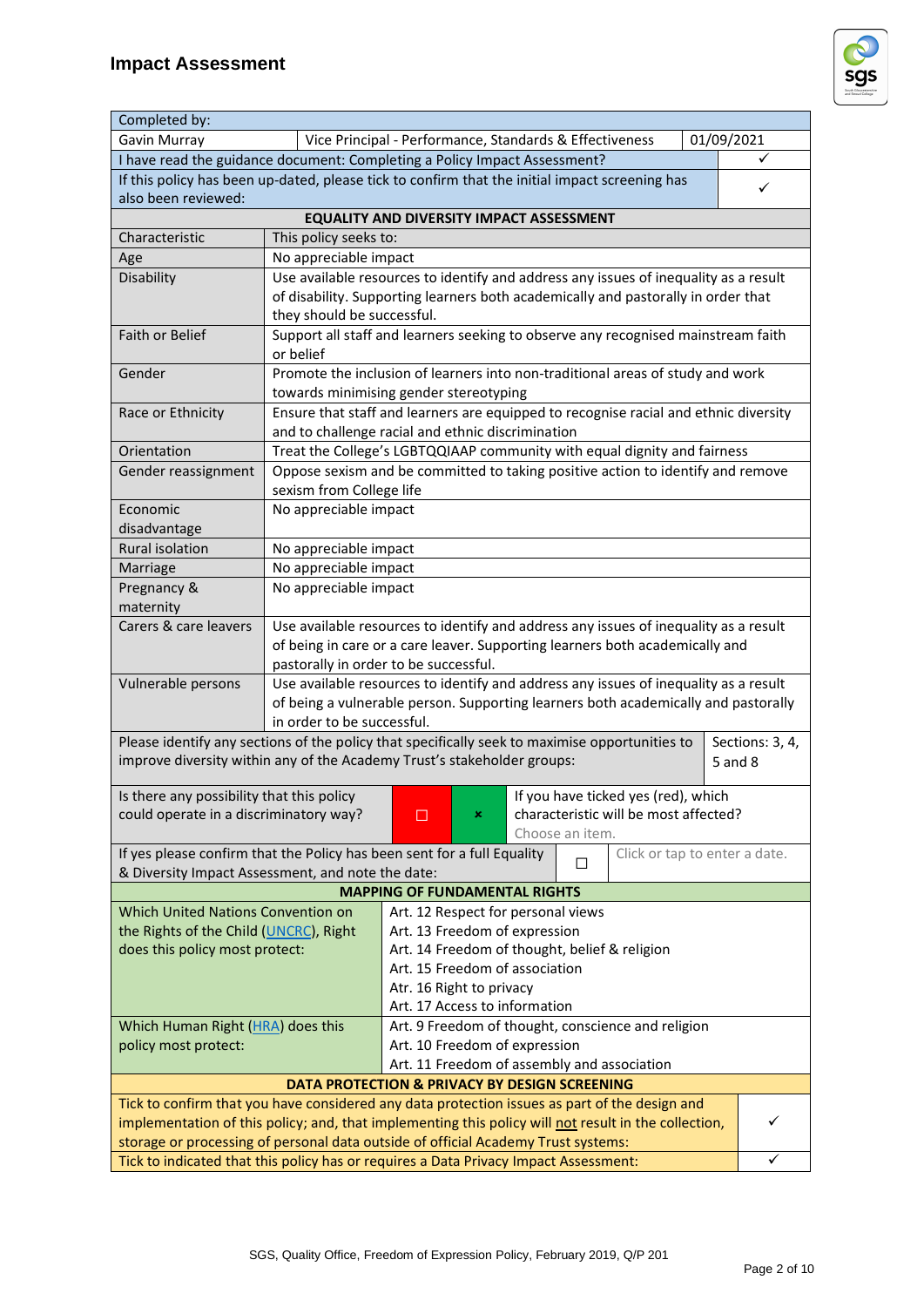| <b>ENVIRONMENTAL, SOCIAL AND ECONOMIC IMPACT ASSESSMENT</b>                                                                                                                                                                                                                                             |            |                              |  |  |
|---------------------------------------------------------------------------------------------------------------------------------------------------------------------------------------------------------------------------------------------------------------------------------------------------------|------------|------------------------------|--|--|
| Does this policy relate directly or indirectly to any legal, regulatory<br>environmental or sustainability standard(s)?                                                                                                                                                                                 | Yes $\Box$ | ⊠<br>No                      |  |  |
| If so, please list them:                                                                                                                                                                                                                                                                                |            |                              |  |  |
| Will any aspects of this policy result in:                                                                                                                                                                                                                                                              |            |                              |  |  |
| Reduced miles travelled or provide / improve / promote alternatives to car-based<br>transport (e.g. public transport, walking and cycling car sharing, the use of low<br>Yes $\Box$<br>⊠<br><b>No</b><br>emission vehicles, community transport, environmentally friendly fuels and/or<br>technologies) |            |                              |  |  |
| Reduced waste, environmental hazards and/or toxic materials for example by<br>reducing PVC, photocopier and printer use, air pollution, noise pollution, mining<br>Yes $\Box$<br>or deforestation? Or increase the amount of College waste that is recycled or<br>composted?                            |            |                              |  |  |
| Reduced water consumption?                                                                                                                                                                                                                                                                              |            | $\Box$<br>⊠<br><b>No</b>     |  |  |
| Reduced instances of single use plastic?                                                                                                                                                                                                                                                                |            | $\Box$<br>⊠<br><b>No</b>     |  |  |
| Reduced use of natural resources such as raw materials and energy to promote a<br>circular economy?                                                                                                                                                                                                     | Yes $\Box$ | ⊠<br><b>No</b>               |  |  |
| Improved resource efficiency of new or refurbished buildings (water, energy,<br>density, use of existing buildings, designing for a longer lifespan)?                                                                                                                                                   |            | Yes $\Box$<br>⊠<br><b>No</b> |  |  |
| Will this policy improve green space or access to green space?                                                                                                                                                                                                                                          |            | ⊠<br>Yes $\Box$<br><b>No</b> |  |  |
| Please list the sections of this policy which<br>specifically target an improved environment:                                                                                                                                                                                                           |            |                              |  |  |

| Will any aspects of this policy result in:                                         |                  |          |
|------------------------------------------------------------------------------------|------------------|----------|
| The promotion of healthy working lives (including health and safety at work, work- |                  | ⊠<br>No. |
| life/home-life balance and family friendly practices)?                             | Yes $\Box$       |          |
| Greater employment opportunities for local people?                                 | Yes $\Box$       | ⊠<br>No. |
| The promotion of ethical purchasing of goods or services for example by            | Yes $\Box$       | ⊠<br>No. |
| increasing transparency of modern slavery in our supply chain?                     |                  |          |
| Greater support for the local economy through the use of local suppliers, SMEs or  | Yes $\checkmark$ |          |
| engagement with third sector or community groups?                                  |                  | No.      |
| The promotion of better health, increased community resilience, social cohesion,   |                  | No.      |
| reduced social isolation or support for sustainable development?                   |                  |          |
| Mitigation of the likely effects of climate change (e.g. identifying proactive and |                  |          |
| community support for vulnerable groups; contingency planning for flood/snow,      |                  | No.<br>M |
| heatwaves and other weather extremes)?                                             |                  |          |
| The promotion of better awareness of sustainability, healthy behaviours, mental    |                  |          |
| wellbeing, living independently or self-management?                                | Yes $\Box$       | Nο       |
| Please list the sections of this policy which                                      |                  |          |
| specifically target improved sustainability:                                       |                  |          |

| What is the *estimated* carbon impact of this | <b>Increased</b> | <b>Decreased</b> | Net Zero CO2 |
|-----------------------------------------------|------------------|------------------|--------------|
| policy (in terms of tCO2e)                    | $(+tCO2e)$       | $(-tCO2e)$       |              |

| <b>Mandatory initial impact screening</b><br>completed by: | Gavin Murray, Vice Principal - Performance, Standards &<br><b>Effectiveness</b> |  |  |
|------------------------------------------------------------|---------------------------------------------------------------------------------|--|--|
| <b>Date</b>                                                | 01/09/2021                                                                      |  |  |
| Initial impact screening supported by (Please              | <b>SGS Inclusion Committee</b>                                                  |  |  |
| list each individual)                                      |                                                                                 |  |  |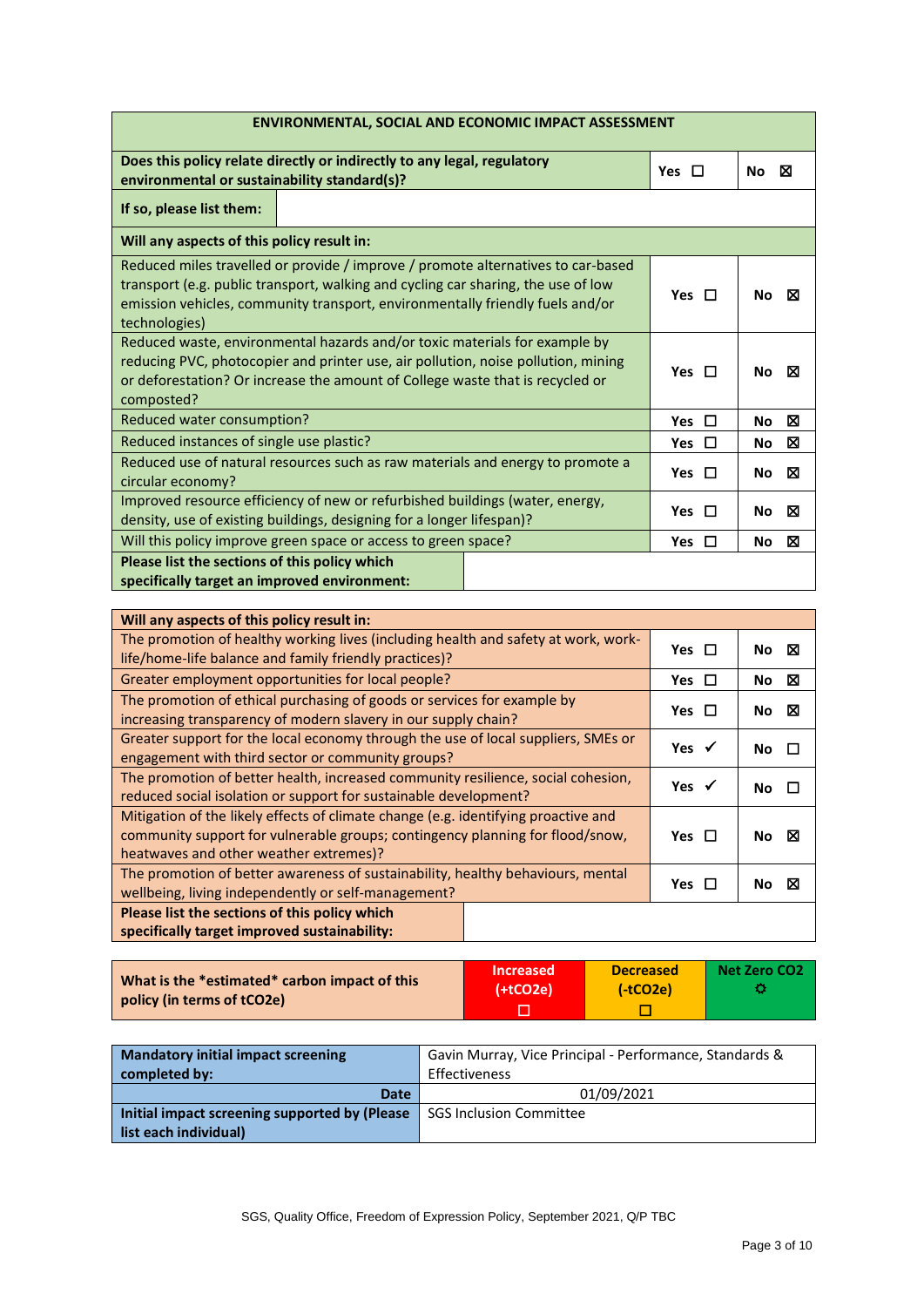# **Freedom of Expression Policy**

#### **1. Introduction**

1.1. The purpose of this policy is to outline the College's position on freedom of expression, including academic freedom.

#### **2. Statement**

- 2.1. This Policy recognises that freedom of expression (including, freedom of speech and academic freedom) forms a fundamental part of our democracy and that UK citizens enjoy the right to express their opinions and ideas.
- 2.2. Article 10 of the Human Rights Act 1998 establishes that every person has the right to hold opinions and to receive and impart information and ideas without interference by public authority and regardless of frontiers.
- 2.3. Section 43 of the Education (No.2) Act 1986 also lays upon educational establishments the responsibility to "take such steps as are reasonably practicable to ensure that freedom of speech within the law is secured for members, students and employees of the establishment and for visiting speakers".
- 2.4. For the avoidance of doubt: The College has adopted the widest possible definition of freedom of expression, and this definition extends to anything done or said within the law.
- 2.5. As an institution of further and higher learning, the College will encourage free through and expression. We will not censor or marginalise any group and we want learners and staff to feel safe and free to express themselves, to challenge prevailing orthodoxies, query the positions and views of others, and put forward views that may be understood by others as radical.

Education should not be intended to make people comfortable, it is meant to make them think. Therefore, staff are expected to provide the conditions within which hard thought, and therefore strong disagreement, independent judgment, and the questioning of stubborn assumptions, can flourish.

# **However, there is no place for violence, intimidation or criminality on any College campus or within any College learning environment, including the online environment.**

The right to free expression is not an absolute right. It carries with it duties and responsibilities, and is subject to formalities, conditions, restrictions and penalties, established by this policy.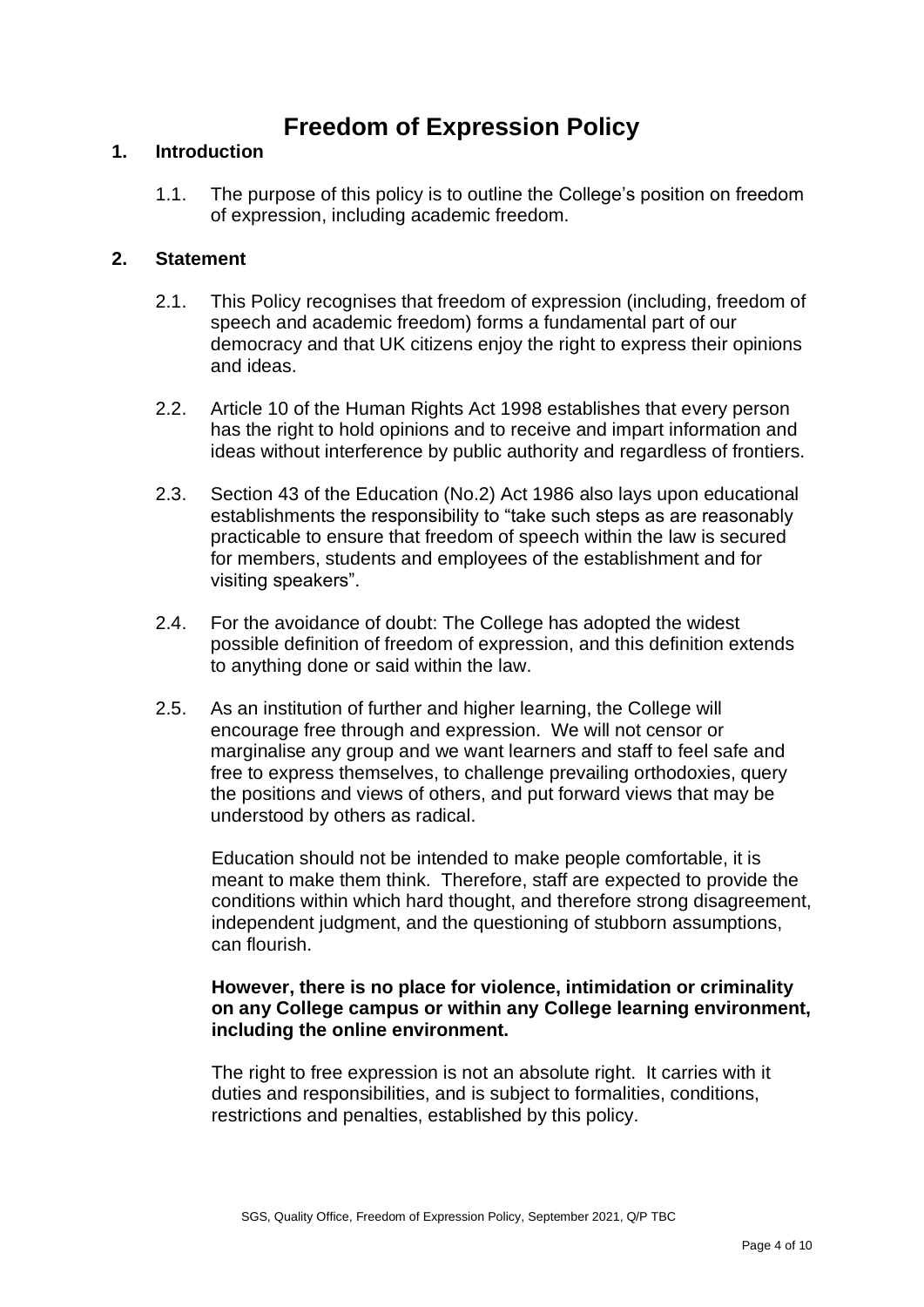# **3. Objective**

- 3.1. In order to maintain well-being, health and safety, academic standards, scholarship, personal integrity and communal life, essential to the College's Mission, all those who join the College or use its services are expected to take personal responsibility for what they say and what they do; participation in College activities is governed by contract, the College's Student Charter, Learner and Staff Codes of Conduct.
- 3.2. The College expects that all learners, staff, governors, the Students' Union, visiting speakers and those using or hiring the College's facilities to demonstrate sensitivity to the diversity of the College community and to show others kindness and respect.

# **4. Principles**

- 4.1. Personal expression on College campuses, including through speech, should always be intended to inform, rather than to offend. However, the right to free speech will not be restricted simply because it may be offensive or insulting to others. In essence, education depends upon the freedom to express, debate, challenge and even ridicule opposing viewpoints.
- 4.2. The College will not act to censor or cancel any expression of thought or opinion simply because it is offensive to others.
- 4.3. However, the College will not tolerate or allow any of the following, and any of the following **will** result in disciplinary action being taken:
	- 4.3.1. Any expression, statement or speech that discriminates against or harasses, or incites hatred or violence against, other persons and/or groups, particularly by reference to their race, ethnicity, nationality, immigration status, religious belief, gender or sexual orientation.
	- 4.3.2. Any expression, statement or speech that interferes with another person or group(s) right to respect for their private and family life, or unjustifiably defames, slanders or degrades them.
	- 4.3.3. Any expression, statement or speech which uses threatening, abusive or insulting words or behaviour, either intending to stir up hatred or unrest or where hatred or unrest is likely to be stirred up. This includes for example, making inflammatory public speeches or posting racist comments on social media websites.
	- 4.3.4. Any expression, statement, speech or event intended to raise or gather funds for any external organisation or cause without express permission of the College Principalship.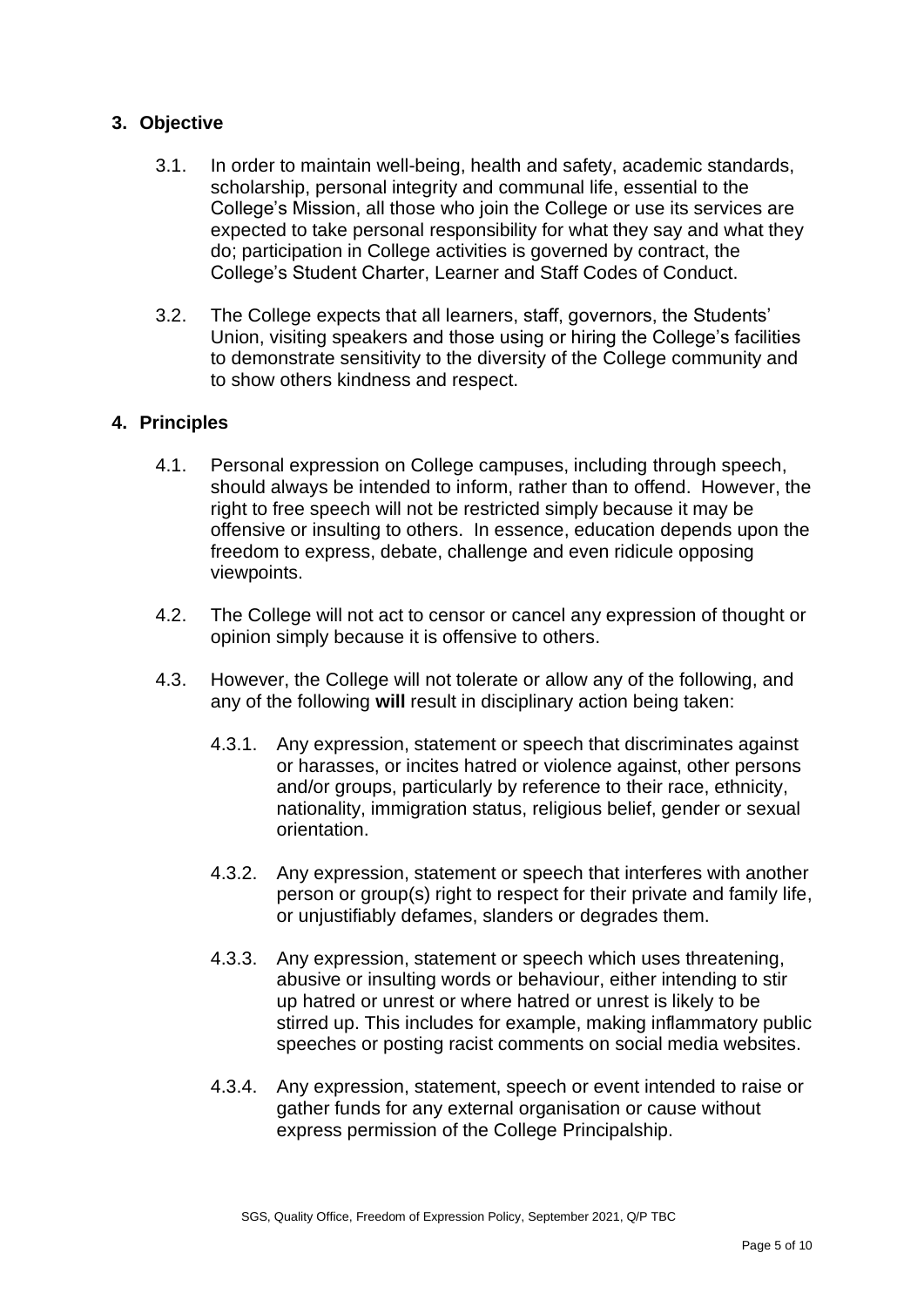# **5. Decolonising the curriculum**

5.1. As an independent body, South Gloucestershire and Stroud College has established its own definition of decolonising the curriculum, as targeted through our Inclusion Policy. We will decolonise our curriculum not by 'taking bits out' or ignoring established fact or received wisdom but by adding context to the curriculum to enliven and enrich those established facts and received wisdom.

# **6. The Equality Act 2010**

6.1. Obligations, contained within the Equality Act 2010, do not generally apply to anything done in connection with the content of the curriculum. This means that there will be no restriction to the range or breadth of issues, ideas and materials that can be used within curriculum content or syllabi. Teachers, lecturers, trainers and assessors are free to expose learners to thoughts and ideas of all kinds, however controversial, so long as they are relevant to the content of the curriculum. Even if the content of the curriculum causes offence to those with certain protected characteristics, this will not make it unlawful unless the curriculum content is delivered in a way which results in harassment or subjects learners to discrimination or other detriment.

# **7. Implementation – General**

- 7.1. Any learner, staff member, governor or College stakeholder who believes that an expression or speech (including the publication or distribution of written material, public performances or broadcast) may pose a risk under this policy, is required to seek permission, in the first instance, from the Assistant Principal for their Curriculum Area. No advertising of any such event is permitted until a decision is reached on its compliance with this policy.
- 7.2. Where the risk posed by a planned expression, speech or event is unclear, the Assistant Principal will refer the matter, to the Principal and the Designated Safeguard Lead. If it is decided that the planned expression, speech or event does comply with this policy, it may go ahead. However, the College reserves the right establish conditions and may, require the organisers to put in place safeguards, such as extra security or a strong and well-informed chair with the power to intervene or close the event down if there is a breach of this Policy. They may also require the organisers to record the event, so there is no dispute afterwards about what was said and by whom.
- 7.3. All planned events, including guest lecturers and external speakers require a named Lead Organiser who will be responsible for all booking and control arrangements (including chaperoning and supervision of externals), conduct of the events including stewarding and moderating, chairing, monitoring and entry.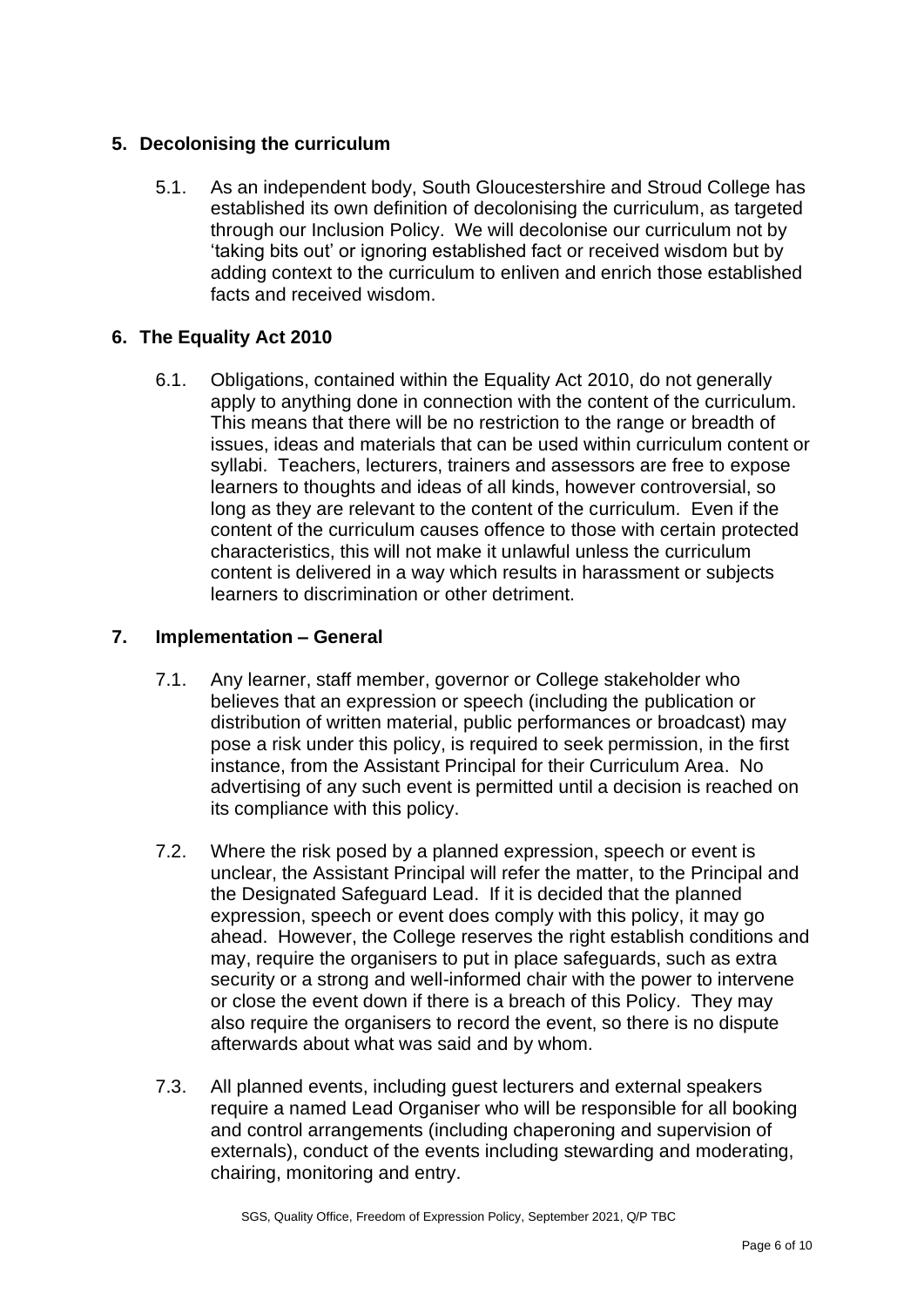- 7.4. If it is decided that an event or other planned expression or speech poses too great a risk under this policy, the College may deny access to its campuses or otherwise ban or shut down the event. Before doing so the College may decide to consult with learners, staff or other groups before coming to decision, or to take legal advice. But the decision of the Principal will be final and will not be subject to appeal.
- 7.5. The expression of views that may be controversial or unpleasant, but do not breach the law, will not constitute reasonable grounds for refusal. However, the need to safeguard the general College population or specific vulnerable groups against controversial or unpleasant topics may be reasonable grounds for refusal.
- 7.6. Reasonable grounds for refusal would include: incitement to commit a criminal act; unlawful expression of views or opinions; support for an organisation whose aims are illegal (e.g. an organisation prohibited under law); the creation of an environment likely to give rise to a breach of the peace or otherwise bring the College into disrepute.
- 7.7. Under the Counter-Terrorism and Security Act 2015 the Governing Body of the College is required to take such steps as are reasonably practicable to ensure due regard to the need to prevent people from being drawn into terrorism. Therefore, the College will not authorise any event or invite any person or group to speak at the College if that person, group or organisation is officially categorised as extremist or listed on the Home Office's list of prescribed terrorist organisations. Or if there is a reasonable belief that the person, group or organisation may contravene the Prevent Duty and/or it's associated formal guidance.

# **8. Freedom of assembly and association**

- 8.1. The College acknowledges the right to freedom of peaceful assembly and to freedom of association with others, including the right to form and to join groups and unions. However, for well-being, health and safety reasons the College reserves the right to disburse crowds or gatherings where there is a risk of disorder or crime or for the protection of the rights and freedoms of others.
- 8.2. Persons or groups, wishing to stage a gathering or assembly on or around College Campuses must seek permission at least 1 month in advance from the College Principal; and the College reserves the right to establish conditions and may require the organisers to put in place safeguards, such as extra security or additional health and safety measures.
- 8.3. Should learners, staff, governors or other College stakeholders object to an event that is allowed to take place, they will be allowed the right to peaceful protest for one hour prior to the event taking place. They will not be permitted to interfere with the running of the event.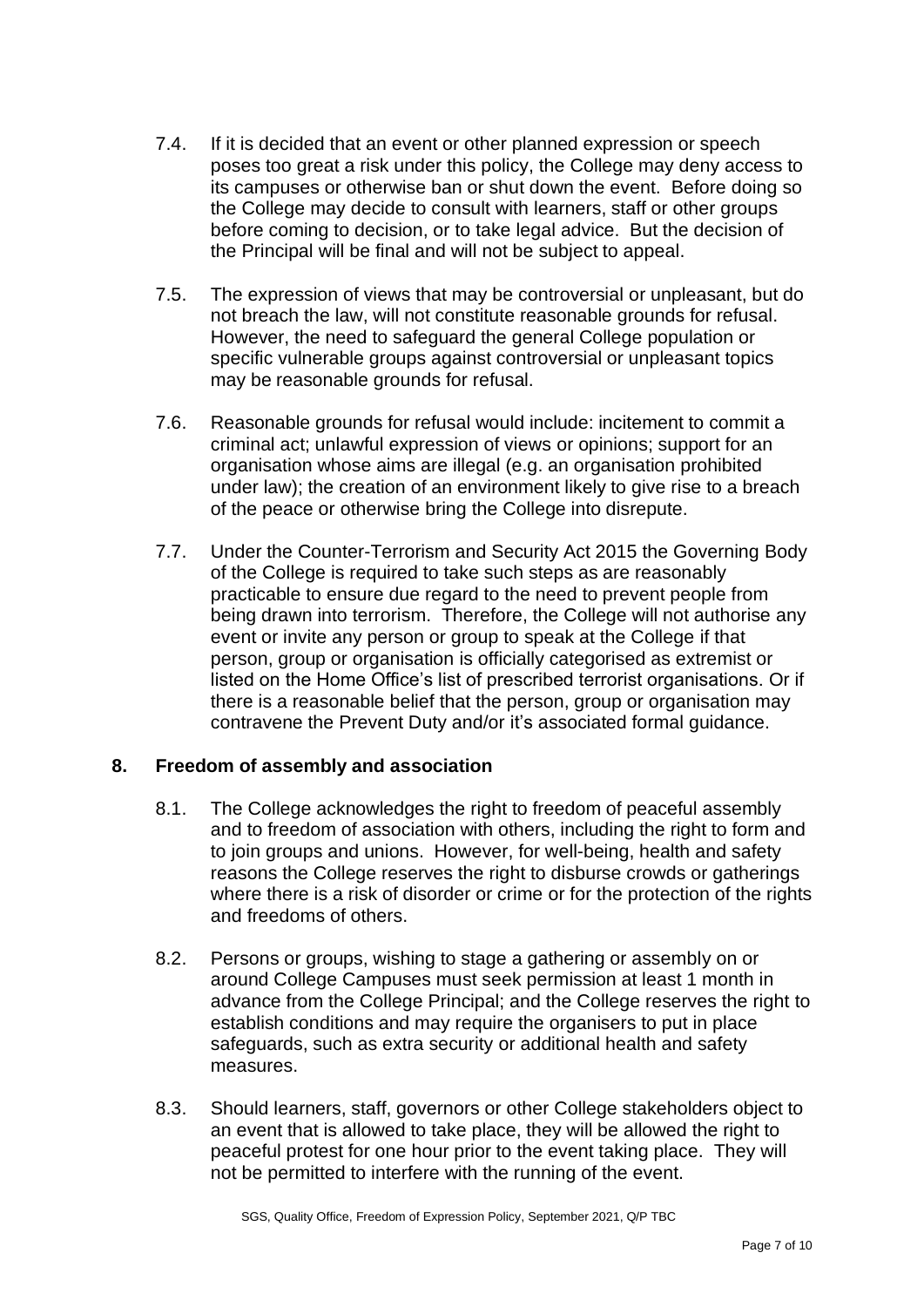8.4. This policy does not affect the conduct of lawfully organised picketing.

# **9. Responsibilities**

- 9.1. **All College stakeholders** will have regard to the objectives and principles of this policy and as such are encouraged to talk with others in order to fully understand the College's approach to guarding freedom of expression and assembly; and all College stakeholders should respond sensitively to any issues or concerns raised regarding this policy.
- 9.2. Faculty and School staff are responsible for ensuring that learners, staff and external persons and groups, to whom this policy is relevant, are made aware of it and the rights and obligations it creates.

#### **And:**

At least once annually, during induction activities, **Higher Education tutors must bring to the attention of their learners**, information relating to freedom of speech, as is relevant to them and the activities of the Student's Union.

- 9.3. Should an external speaker not be approved through this process, the College's Designated Safeguarding lead may consider sharing information with other educational establishments in order that they can have prior knowledge. should the same speaker be part of an event they may be hosting.
- 9.4. If an external speaker is not approved through this process, because of a concern related to or linked with the Prevent Duty, the College's Designated Safeguarding lead will advise the Regional Prevent Coordinator, who will then advise the FE and HEI network accordingly.

# **10. Complaints**

10.1. Any learner, staff member, governor or other College stakeholder may make a complaint using the College's Complaints Policy. Where complaints regarding freedom of expression are upheld, the College will take all reasonably practicable steps (including disciplinary measures) to secure compliance with this policy on freedom of speech and meet the Governing Body's duty under section 43 of the Education Act 1986.

# **11. Reporting requirements**

11.1. Records of proposed events and external speakers, which are referred to the College Principalship, and any consideration relating to their suitability, will be stored securely and confidentially for 5 years, in line with the SGS Data Privacy and Protection Policy.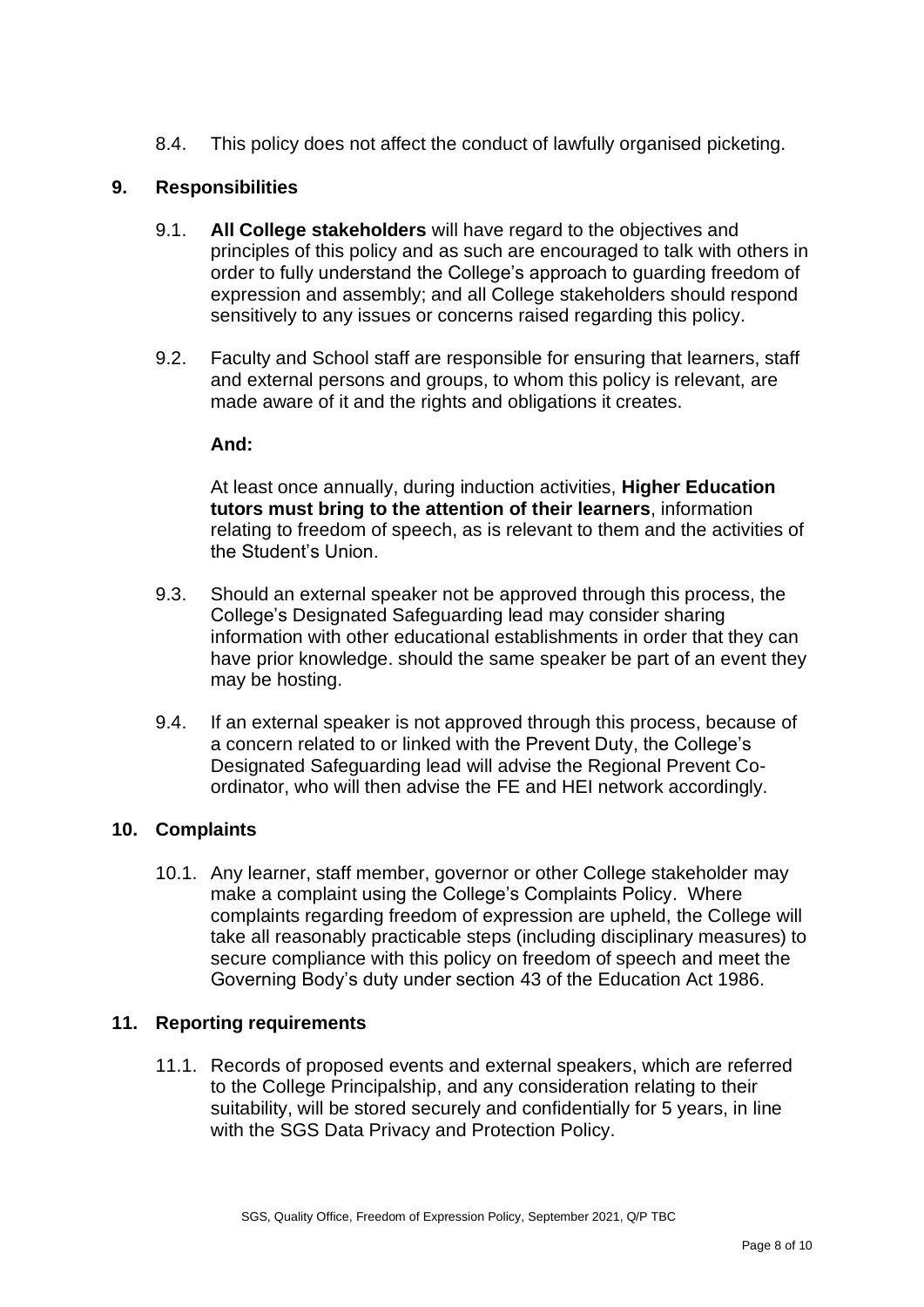# **12. Hire of Premises by External Organisation**

- 12.1. The Assistant Principal, Corporate Development or other senior member of staff designated for such purposes will decide on the letting or hiring of College premises to external organisations. When doing so, due regard will be had to the factors set out above.
- 12.2. The Assistant Principal, Corporate Development or senior member of staff designated for such purposes may impose any conditions or restrictions deemed reasonably necessary to ensure compliance with this policy **and** will make clear on every occasion that the hirers are responsible for fulfilling their duties under Section 43 of the Education (No.2) Act 1986.

# **13. Related Guidance, Strategies and Legislation**

- SGS Inclusion Policy
- SGS Learner Charter and Code of Conduct (updated annually)
- SGS Staff Code of Conduct
- SGS Safeguarding Policy
- SGS IT Policy, Code of Practice and Acceptable use Policy
- SGS Complaints Policy (Learners)
- SGS Grievance Policy (Staff)
- SGS Data Privacy and Protection Policy
- Freedom of expression: a quide for higher education providers [and students' unions in](https://www.equalityhumanrights.com/sites/default/files/freedom-of-expression-guide-for-higher-education-providers-and-students-unions-england-and-wales.pdf) England and Wales
- Articles 9, 10 and 11 of the European Convention on Human Rights (ECHR)
- Human Rights Act 1998
- Public Order Act 1986 (as amended)
- Education Act (1986) (as amended)
- Counter-Terrorism and Security Act 2015
- Higher education: free speech and academic freedom
- The Chicago Principles